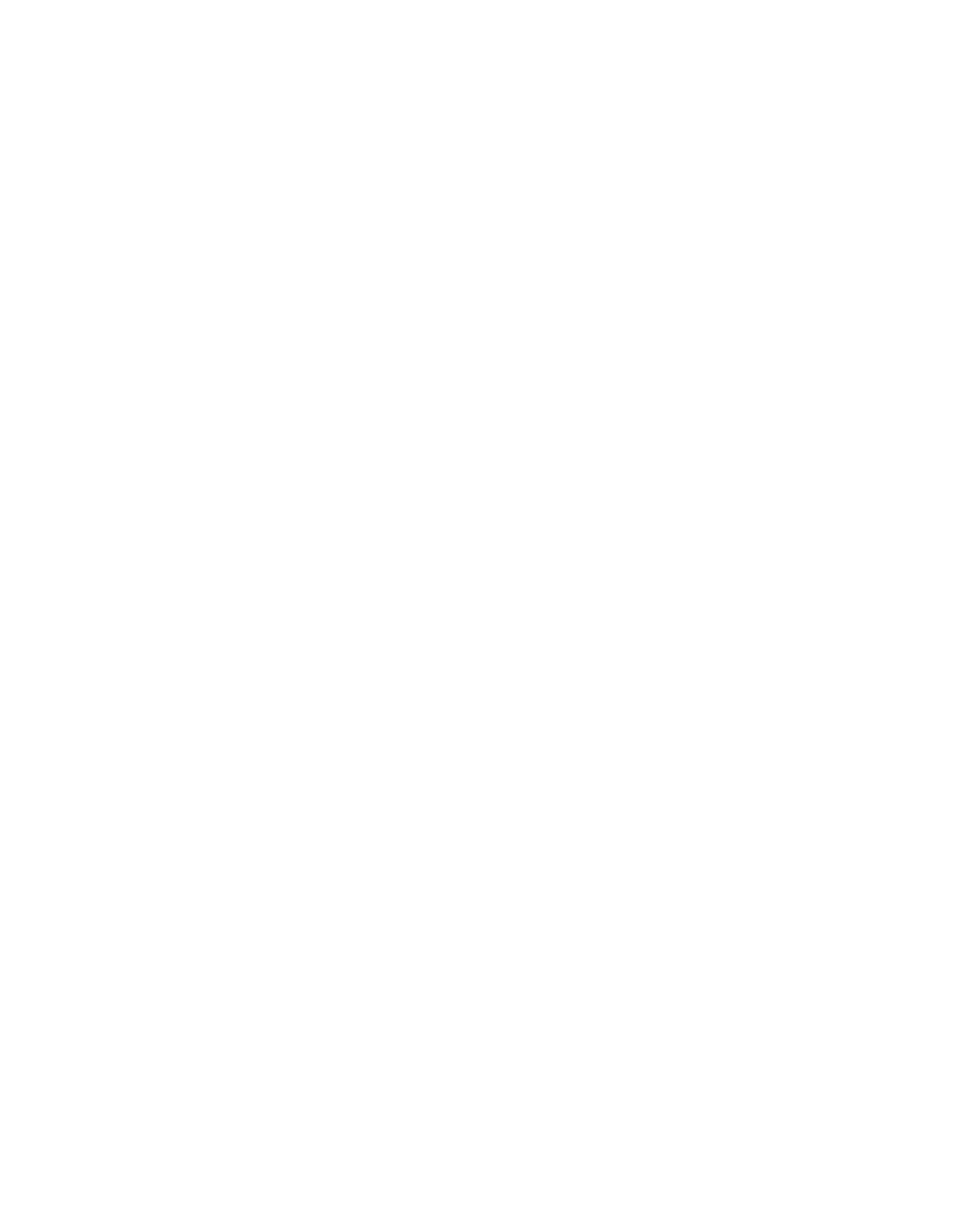$\equiv$ 

## **Presidential Documents**

۳

Wednesday, July 7, 1999

| Title 3-             | Executive Order 13129 of July 4, 1999                                                                                                                                                                                                                                                                                                                                                                                                                                                                                                                                                                                      |
|----------------------|----------------------------------------------------------------------------------------------------------------------------------------------------------------------------------------------------------------------------------------------------------------------------------------------------------------------------------------------------------------------------------------------------------------------------------------------------------------------------------------------------------------------------------------------------------------------------------------------------------------------------|
| <b>The President</b> | Blocking Property and Prohibiting Transactions With the<br><b>Taliban</b>                                                                                                                                                                                                                                                                                                                                                                                                                                                                                                                                                  |
|                      | By the authority vested in me as President by the Constitution and the<br>laws of the United States of America, including the International Emergency<br>Economic Powers Act (50 U.S.C. 1701 et seq.) ("IEEPA"), the National Emer-<br>gencies Act (50 U.S.C. 1601 et seq.), and section 301 of title 3, United<br>States Code,                                                                                                                                                                                                                                                                                            |
|                      | I, WILLIAM J. CLINTON, President of the United States of America, find<br>that the actions and policies of the Taliban in Afghanistan, in allowing<br>territory under its control in Afghanistan to be used as a safe haven and<br>base of operations for Usama bin Ladin and the Al-Qaida organization who<br>have committed and threaten to continue to commit acts of violence against<br>the United States and its nationals, constitute an unusual and extraordinary<br>threat to the national security and foreign policy of the United States,<br>and hereby declare a national emergency to deal with that threat. |
|                      | I hereby order:                                                                                                                                                                                                                                                                                                                                                                                                                                                                                                                                                                                                            |
|                      | <b>Section 1.</b> Except to the extent provided in section 203(b) of IEEPA (50)<br>U.S.C. 1702(b)) and in regulations, orders, directives, or licenses that may<br>be issued pursuant to this order, and notwithstanding any contract entered<br>into or any license or permit granted prior to the effective date:<br>(a) all property and interests in property of the Taliban; and                                                                                                                                                                                                                                      |
|                      | (b) all property and interests in property of persons determined by the<br>Secretary of the Treasury, in consultation with the Secretary of State and<br>the Attorney General:                                                                                                                                                                                                                                                                                                                                                                                                                                             |
|                      | (i) to be owned or controlled by, or to act for or on behalf of, the<br>Taliban; or                                                                                                                                                                                                                                                                                                                                                                                                                                                                                                                                        |
|                      | (ii) to provide financial, material, or technological support for, or services<br>in support of, any of the foregoing,<br>that are in the United States, that hereafter come within the United States,                                                                                                                                                                                                                                                                                                                                                                                                                     |
|                      | or that are or hereafter come within the possession or control of United<br>States persons, are blocked.                                                                                                                                                                                                                                                                                                                                                                                                                                                                                                                   |
|                      | Sec. 2. Except to the extent provided in section 203(b) of IEEPA (50 U.S.C.<br>1702(b)) and in regulations, orders, directives, or licenses that may be issued<br>pursuant to this order, and notwithstanding any contract entered into or<br>any license or permit granted prior to the effective date:                                                                                                                                                                                                                                                                                                                   |
|                      | (a) any transaction or dealing by United States persons or within the<br>United States in property or interests in property blocked pursuant to this<br>order is prohibited, including the making or receiving of any contribution<br>of funds, goods, or services to or for the benefit of the Taliban or persons<br>designated pursuant to this order;                                                                                                                                                                                                                                                                   |
|                      | (b) the exportation, reexportation, sale, or supply, directly or indirectly,<br>from the United States, or by a United States person, wherever located,<br>of any goods, software, technology (including technical data), or services<br>to the territory of Afghanistan controlled by the Taliban or to the Taliban<br>or persons designated pursuant to this order is prohibited;                                                                                                                                                                                                                                        |
|                      | (c) the importation into the United States of any goods, software, tech-<br>nology, or services owned or controlled by the Taliban or persons designated                                                                                                                                                                                                                                                                                                                                                                                                                                                                   |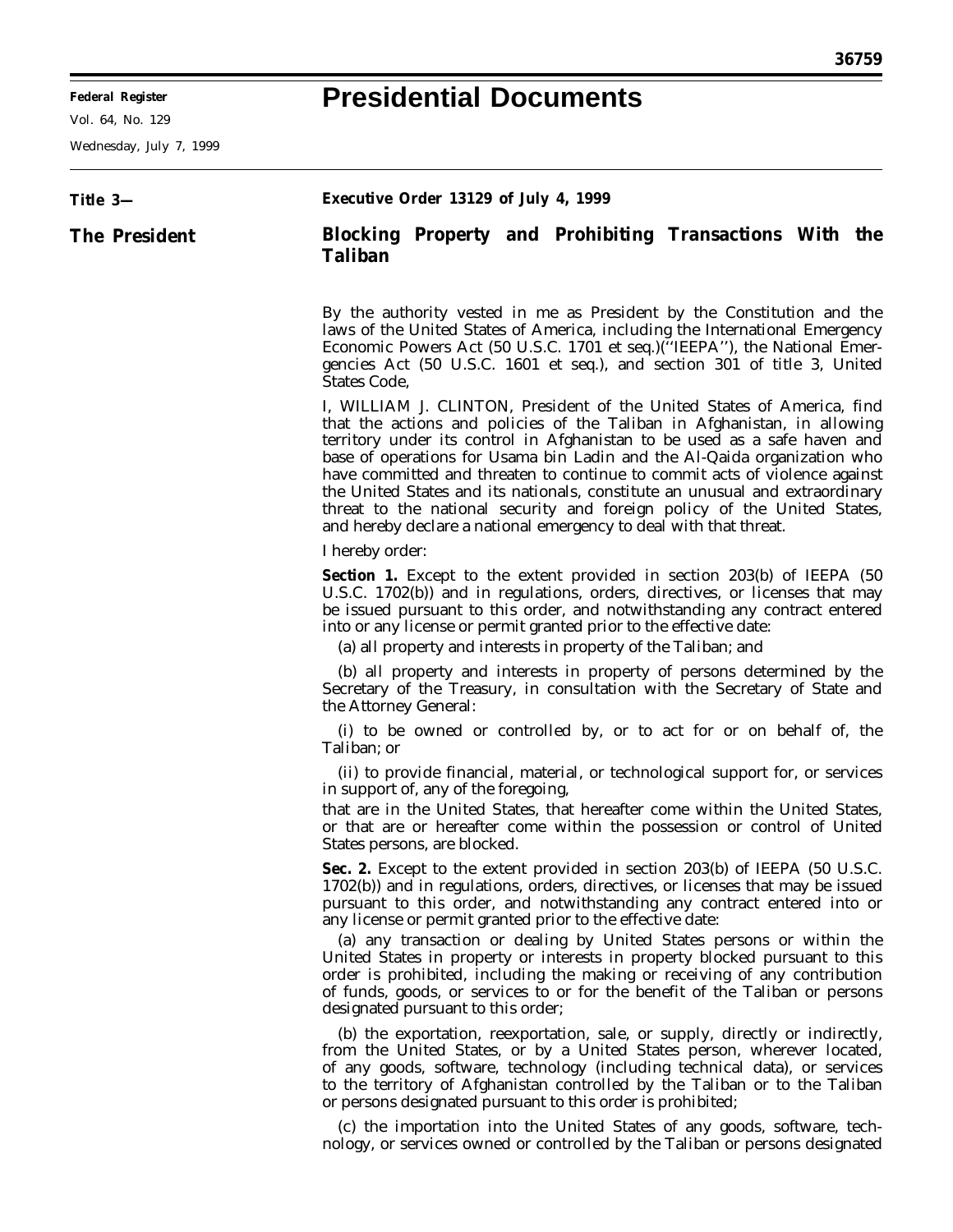pursuant to this order or from the territory of Afghanistan controlled by the Taliban is prohibited;

(d) any transaction by any United States person or within the United States that evades or avoids, or has the purpose of evading or avoiding, or attempts to violate, any of the prohibitions set forth in this order is prohibited; and

(e) any conspiracy formed to violate any of the prohibitions set forth in this order is prohibited.

**Sec. 3.** The Secretary of the Treasury, in consultation with the Secretary of State, is hereby directed to authorize commercial sales of agricultural commodities and products, medicine, and medical equipment for civilian end use in the territory of Afghanistan controlled by the Taliban under appropriate safeguards to prevent diversion to military, paramilitary, or terrorist end users or end use or to political end use.

**Sec. 4.** For the purposes of this order:

(a) the term ''person'' means an individual or entity;

(b) the term ''entity'' means a partnership, association, corporation, or other organization, group, or subgroup;

(c) the term ''the Taliban'' means the political/military entity headquartered in Kandahar, Afghanistan that as of the date of this order exercises de facto control over the territory of Afghanistan described in paragraph (d) of this section, its agencies and instrumentalities, and the Taliban leaders listed in the Annex to this order or designated by the Secretary of State in consultation with the Secretary of the Treasury and the Attorney General. The Taliban is also known as the ''Taleban,'' ''Islamic Movement of Taliban,'' ''the Taliban Islamic Movement,'' ''Talibano Islami Tahrik,'' and ''Tahrike Islami'a Taliban''

(d) the term ''territory of Afghanistan controlled by the Taliban'' means the territory referred to as the ''Islamic Emirate of Afghanistan,'' known in Pashtun as ''de Afghanistan Islami Emarat'' or in Dari as ''Emarat Islamie Afghanistan,'' including the following provinces of the country of Afghanistan: Kandahar, Farah, Helmund, Nimruz, Herat, Badghis, Ghowr, Oruzghon, Zabol, Paktiha, Ghazni, Nangarhar, Lowgar, Vardan, Faryab, Jowlan, Balkh, and Paktika. The Secretary of State, in consultation with the Secretary of the Treasury, is hereby authorized to modify the description of the term ''territory of Afghanistan controlled by the Taliban''

(e) the term ''United States person'' means any United States citizen, permanent resident alien, entity organized under the laws of the United States (including foreign branches), or any person in the United States.

**Sec. 5.** The Secretary of the Treasury, in consultation with the Secretary of State and the Attorney General, is hereby authorized to take such actions, including the promulgation of rules and regulations, and to employ all powers granted to me by IEEPA as may be necessary to carry out the purposes of this order. The Secretary of the Treasury may redelegate any of these functions to other officers and agencies of the United States Government. All agencies of the United States Government are hereby directed to take all appropriate measures within their authority to carry out the provisions of this order.

**Sec. 6.** Nothing contained in this order shall create any right or benefit, substantive or procedural, enforceable by any party against the United States, its agencies or instrumentalities, its officers or employees, or any other person.